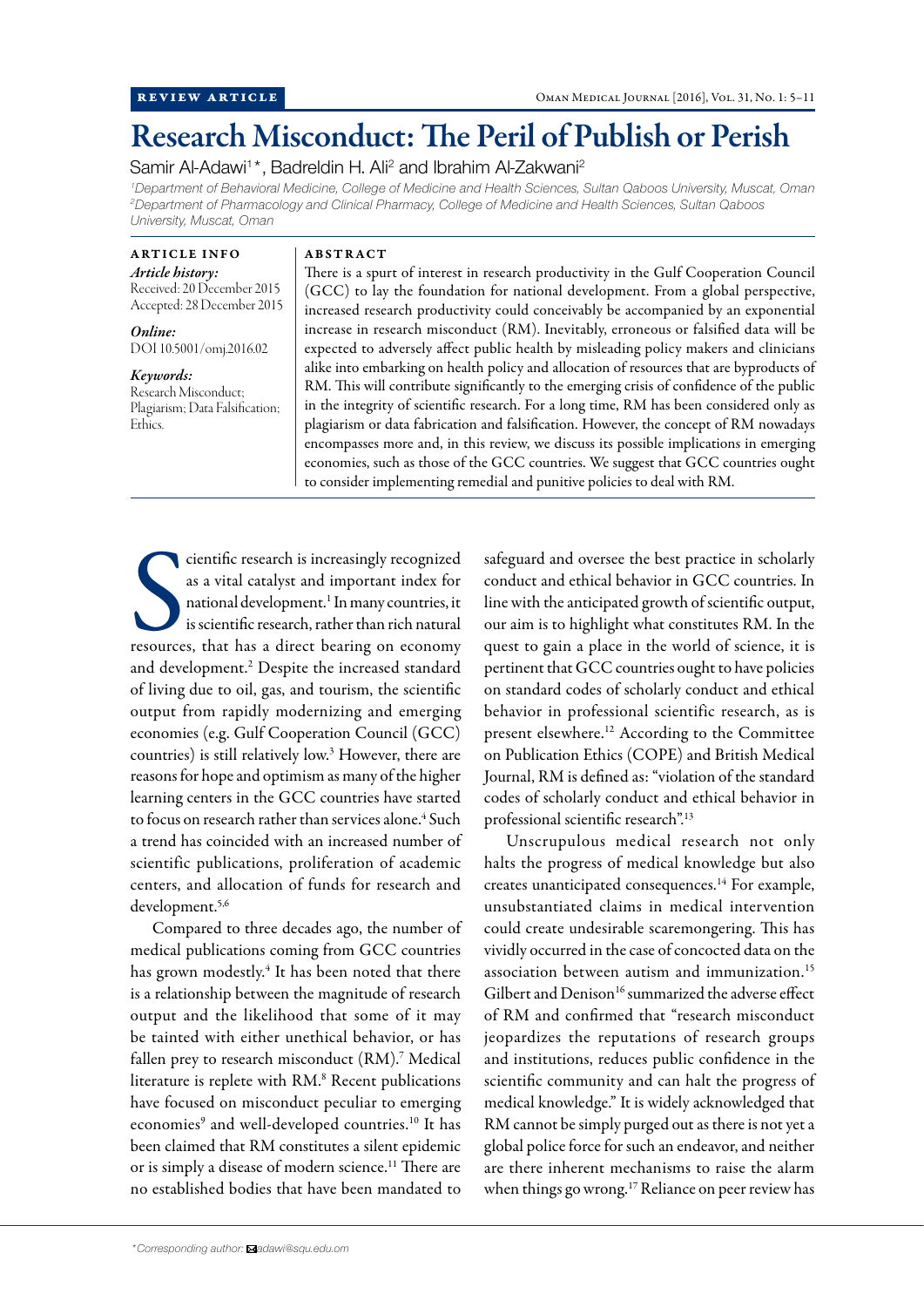# Box 1: Classification of research misconduct as modified from the Committee on Publication Ethics

- Fabrication
- Falsification
- Plagiarism
- Failure to get ethical approval from approved body
- Manipulation of data to fit the required paradigm
- Conceal detrimental effect of intervention
- Not seeking informed consent before conducting research on humans
- Gift or ghost authorship
- Denying other contributors as potential authors
- Redundant or duplicate publications
- Concealing a conflict of interest
- Not attempting to publish completed research
- Citation plagiarism that involved failure to credit other or prior publications
- Biased refereeing
- Biased quality assessment
- Condone research malpractice

failed to mitigate RM because most peer reviewers focus on the scientific merit of the study.18,19 With such background, we sought to highlight the issues of RM, its many facets and the types of misconduct that are likely to occur as malpractice in research and publication. This article will also review what is known regarding motivation to commit RM. The relevance to GCC countries will also be considered.

#### *The different facets of RM*

The literature is replete with concepts, definitions and descriptions of RM which encapsulate terms including academic dishonesty, scientific dishonesty, scientific misconduct, misconduct in medical research, and contaminated research/science. The present discussion focuses on RM that has a direct bearing on, but which is not exclusive to, the COPE definition. Box 1 shows several classifications of RM modified for brevity from COPE, which goes beyond the fabrication, falsification, and plagiarism (FFP) model.13 The present classification takes into account the motivation to commit RM, for example, the tendency for reviewers to discriminate against research from developing countries, which is not relevant for those in Western Europe and North America.

Although admittedly representing only the tip of the iceberg, Fanelli<sup>20</sup> conducted a systematic review and meta-analysis of surveys on RM. They found that 2% of researchers admitted to having fabricated, falsified or modified data or results at least once.

Similarly, this study indicated that up to one-third of the people involved in research and publication have been involved in questionable research practices, including dropping data points based on a "gut feeling", and changing the design, methodology or results of a study in response to pressure from a funding source.

As alluded above, most of the focus on RM has been geared towards FFP. However, the history of humankind is glutted with RM, including infamous studies such as the syphilis experiments, Stanley Milligram's experiment, Vipeholm experiments and human vivisection.<sup>21,22</sup> Conversely, the subsequent regulations, such as the Nuremberg Code, the Declaration of Helsinki, and Good Clinical Practice were attempting to come to grips with an excess of such medical experimentations.

Protection of research subject confidentiality is one of the backbones of research ethics. To uphold confidentiality, a research organization ought to have mechanisms to limit who can access data containing information on the subject and keep them anonymous.23 Breaches of confidentiality can include oversights such as failure to acquire consent or purposely creating deceptive patient/subject consent.

RM could also arise due to competing interests. According to the World Association of Medical Editors, conflict of interest entails competing interests that may impair integrity.<sup>24</sup> Amiri et al,<sup>25</sup> conducted a systematic review of the relationships between the source of funding, study outcome, and merit of research outcomes in spinal research. They hypothesized that industrial financing and the presence of potential conflicts of interest would be associated with low levels of evidence (LOE). The authors examined 1,356 papers of which 864 could be LOE graded. They demonstrated a strong link between the source of funding, study outcome and merit of evidence. Following a similar thread, Bero et al, $26$  suggested that studies financed by pharmaceutical industries, by definition, are more apt to fall prey to conflict of interest, and are often liable to draw conclusions that favored pharmaceutical agents over placebo.

Another form of RM is known as peer review bias. It is well known that there is no unified format on how to peer review research work. Most peer reviews/reviewers are criticized for being filled with personal bias. According to Wager,<sup>18</sup> there are

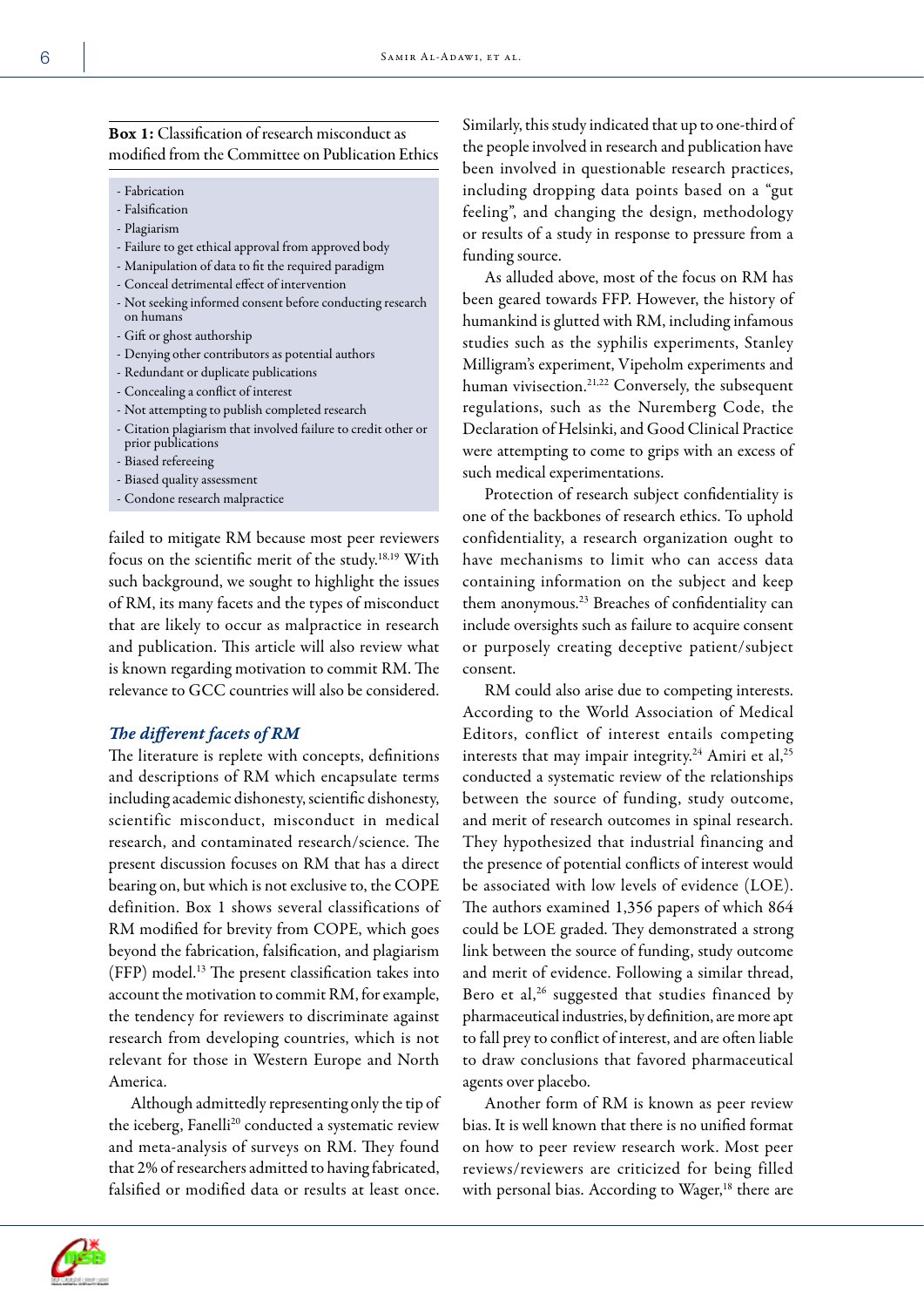two types of reviewers, the minority, who could be seen as the assassin/zealot-types and the majority, who are constructive and do appear to prescribe to the precept of fair play. In addition to personal bias, some authors have suggested that there is an institution bias. Accordingly, there is a tendency for reviewers to favor what has been termed as "wellestablished research groups".<sup>27</sup> This means that research from well-established academic centers is likely to be published with little difficulty. Such a tendency is likely to overlook research from newly developed centers of research. In addition to favoring some institutions, there is a tendency for reviewers to endorse mainstream theories.28 Progressive thinking is likely to be rejected since the dogmatic view hinders the acceptance of most paradigm shifts. Martin<sup>29</sup> has highlighted a phenomenon known as suppression of dissent, which aims to reject manuscripts that present an alternative scientific view. Within such background, there is a need to revamp the existing scope of RM that is beyond FFP. Cabbolet<sup>30</sup> proposed two types of RM. The first was dubbed as self-serving and is characterized by the tendencies of some authors to report falsely positive conclusions of their study. On the other hand, type two RM is characterized by outward motives with the aim of stifling others publication. According to Cabbolet,<sup>30</sup> the main forms of the second types of RM are biased quality assessment, smear, pseudoskepticism, or tendency to condone RM. An acknowledged trend in the world of scientific publication is the rejection of research from particular regions of the world based on dubious grounds, which is a trend that may deprive humanity of significant contributions to science.<sup>31-33</sup>

There is a tendency by authors to sensationalize. This means that study data is extrapolated to suggest results that do not match the available data with the intention of deception. This often occurs when researchers talk to the press prematurely.28 Koocher and Keith-Spiegel<sup>34</sup> have expanded a "catalog of wrongs" in research that include creating unfavorable working conditions for researchers, misuse of research funds, failure to follow ethical rules, and inadequate research supervision of novice researchers. Poor research supervision could impede the quality of the data generated and constitutes a type of RM. Other phenomena include shot gunning, where the author breaks the rule that they should not submit his or her article to more than one journal.<sup>35</sup>

#### *Publication misconduct*

While malpractices in research often persist without any scrutiny by others, the second type of RM relates to either publication practices or the content of the publication. We will focus on two types of publication misconduct. The first one is the emotional issue of authorship credit, and the second is plagiarism. Various attempts have been made to streamline and define who is qualified to be an author. According to the International Committee of Medical Journal Editors (ICMJE), authorship should only be endowed to those who are involved in "formulating the problem or hypothesis, organizing and conducting the statistical analysis, interpreting the results and writing a major portion of the paper". Many journals require each author to define his/her role, and this is often obligatory for some journals. However, this formula is not as straightforward as it may seem.<sup>18</sup>

Another source of friction relevant to authorship is for researchers to hire professional writers. By definition, some professional writers, sometimes known as ghostwriters, may be involved in writing a significant portion of the paper. Therefore, such ghostwriters are entitled to be authors. The debate on this issue still awaits the verdict,<sup>36</sup> although some journals now have a policy of including ghostwriters as authors.18 While the role of ghostwriters may be viewed with caution, another form of authorship credit also needs to be considered. Some interest groups hire professional writers to produce papers and pay other scientists or physicians to attach their names to the papers.<sup>36</sup> A related issue is that of honorary authorship,<sup>37</sup> where a high caliber individual in the scientific world is given authorship under the pretext their established reputation will obtain a favorable editorial decision. The final point to consider under authorship is the order of the authors. Conventionally, first authorship implies a greater contribution to the research. Sometimes, the principal investigator tends to be the last or corresponding author. Such a position also has implications for prestige. Despite such a clear-cut depiction of authorship order, there are many disgruntled voices in the corridors of medical research. Enlightened and best practice in this regard is available on the COPE website.<sup>13</sup>

The second type of publication misconduct is that favored by the U.S. Federal Policy on Research Misconduct: FFP. No legal framework, either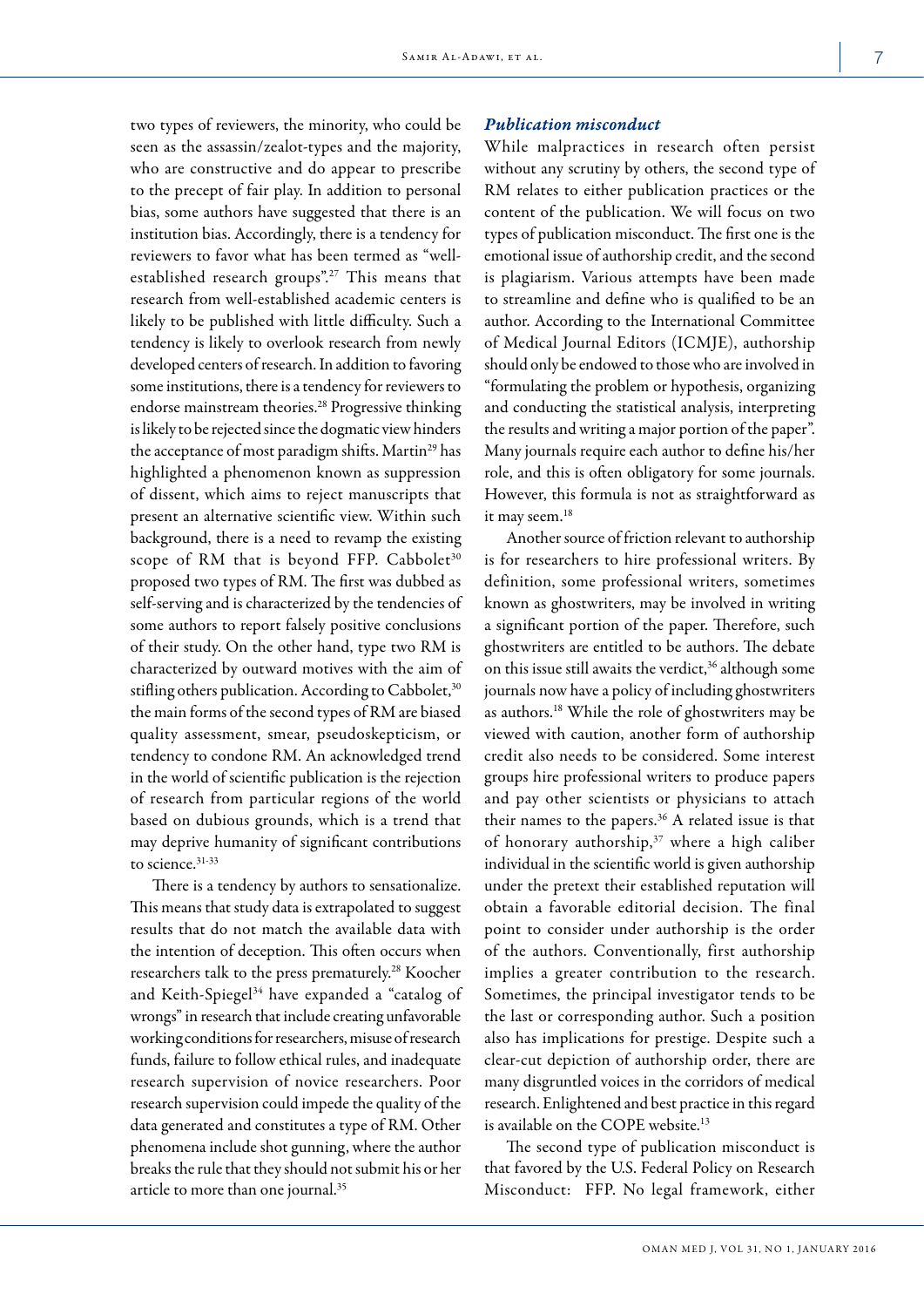## Box 2: Good practice tips for novice researchers (modified from the Office of Research Integrity).

- 1. Be aware of the principles of good research practice.
- 2. Ensure adequate supervision by an experienced researcher.
- 3. Perform a literature search to ensure that the research question has not already been answered.
- 4. Obtain early statistical advice.
- 5. Prepare a detailed protocol of proposed research.
- 6. Peer review of the study is mandatory.
- 7. Obtain ethical approval and informed consent.
- 8. Keep detailed, contemporaneous records of research.
- 9. Ensure compliance with the Data Protection Act.
- 10. Always backup computer records.
- 11. Ensure research project can be completed within an achievable timeframe.
- 12. Submit completed research for publication, ideally in a peer-reviewed journal.

criminal or civil, for plagiarism exists in our region or elsewhere. The trend is to link plagiarism to cases of unfair competition, violation of the doctrine of moral rights, or an issue pertinent to intellectual property.38 The concept of plagiarism, according to Maruca,<sup>39</sup> is "multiple and heterogeneous, riddled with contradictions and blind spots". Such practice is thought to be ubiquitous in the modern world where information, and publications, are available at one's fingertips and the temptation to cut and paste is a great one. According to one study, the suspected number of duplications in the biomedical sciences has dramatically increased between 1975 and 2005.<sup>7</sup>

The concept of duplications is marred with controversy. Duplication is often perceived as selfplagiarism which constitutes RM. Conventionally, the term plagiarism is viewed as passing off someone else's work as one's own while the term self-plagiarism is used to indicate that someone (deliberately) passes off (a piece of ) his/her work as original more than once. With the rising tide of duplications, efforts are needed to define what constitutes duplication and what constitutes plagiarism. There is also an interesting relationship with such a trend. The greater number of publications that come from a particular region, the more likelihood there is for duplications.7 Education is essential to stop novice researchers falling into the pitfall of plagiarism. The best practice is to provide full disclosure of the previous work, that is, to acknowledge the original sources.

There is also a cross-disciplinary difference on how to cite previous publications, so vigilance on this front is necessary, if not of paramount importance. Indeed, to be on the safe side, it is essential that all sources are disclosed. In the academic tradition, the citation is viewed as an essential ingredient of good scholarship.40 There is a myriad of antiplagiarism software to uncover any oversight during the write-up. To curb the ever-rising alleged trend in plagiarism, many journals nowadays employ plagiarism-detection software. However, the efficacy of these software has been questioned.41 Considering the hazy views of what constitutes plagiarism; such software should be considered as a vital aid rather than a substitute for human judgment. On the whole, the issue of plagiarism should be more orchestrated during the early stage of education, echoing the ancient teaching: "Spare the rod and spoil the child".

Empirical studies that aim to decipher the motivation to commit RM are lacking despite the fact that it occurs with a fair degree of regularity and with different degrees of severity and magnitude. Most mechanisms to curb RM rely on the action of whistleblowers.<sup>34</sup> Previous reliance on peer reviewers as one channel to curb RM has been shown not to be effective. Goodstein<sup>42</sup> identified easiness of fabrication, the peril of publish or perish, and finances and ideology as strong incentives leading to the motivation to commit RM. Related to motivation is the conspicuous presence of readily available information. These issues are discussed below along with some possible peculiar issues relevant to the GCC and other developing countries.

In this digital age, there is likely to be a strong relationship with RM in the form of plagiarism due to the ease of fabrication, and it being within the reach of most people to transfer information and have access to bodies of knowledge that were considered inaccessible in the past. Such a background has ramifications in heightening the observed increased tendency towards cut and paste. There is no formula for tackling research fraud; however, the Office of Research Integrity<sup>43</sup> has identified some rules of thumb on research for the application of good practice in research [Box 2].

### *Peril of publish or perish*

One of the most pressing problems for academic researchers is the career pressure to publish or perish.43 It is becoming increasingly common, despite alternative suggestions, that publications are the most vital element for academic promotions. Such a viewpoint also encroaches on clinical medical

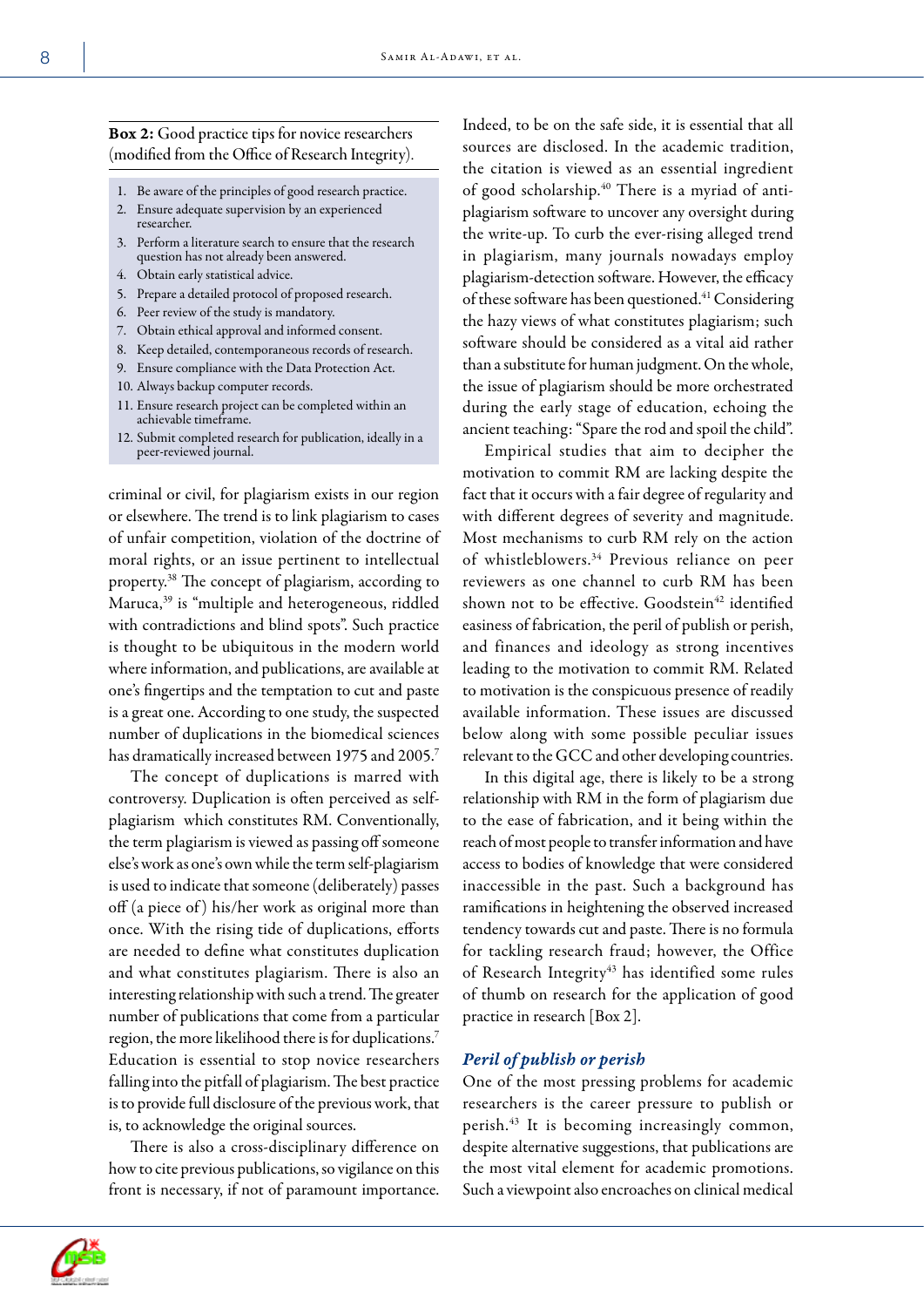careers. Clinicians are increasingly being evaluated, not for their clinical skills, but rather by the number of publications they produce. Perhaps out of sheer desperation, the peril of RM thrives.<sup>44</sup>

However, publish or perish may not be solely responsible. If this view is correct, it would suggest that individuals who are keen to be successful, but who do not have the drive to work hard, are likely to take short cuts and indulge in many of the mentioned RMs. There is also indication that poor supervision and oversight do contribute significantly to RM.<sup>45</sup>

#### *Finances*

Publications bring prestige and promotions that, in turn, beget financial gains. Government agencies, academic institutions, medical societies, and a small group of private sectors and industries fund most research. With the erosion of governmental sponsored research, it has become increasingly common that industry funds most research. Bekelman et al,<sup>46</sup> analyzed industry-funded research over three decades. The results are bewildering: three decades ago, only 32% of the total biomedical research was financed by the private sector. In recent times, a significantly bigger portion of biomedical research is funded by industry. Cosgrove et al,<sup>47</sup> demonstrated strong financial ties between panel members responsible for revisions to the Diagnostic and Statistical Manual of Mental Disorders (DSM), who are responsible for psychiatric nomenclature, and drug companies. As a result of such findings, there is a wide call for setting up best practice for such collaboration.48-50 In a nutshell, financial support to researchers should be acknowledged and, to some extent, encouraged.

There is a plethora of research that today stands as a testimony to the medical revolution that has been funded by the private sector.<sup>51</sup> Conflict of interest tainted none of this research. However, as far as the discussion on RM is concerned, conflict of interest needs to be welcomed as a precaution to rule out any sinister possibility.52 This is often due to the erosion of the primary interest by a secondary interest that is dictated by the motive of financial rewards.<sup>53</sup> In reference to research relevant to surgery, Bailey et al<sup>52</sup> reported that if there was a conflict of interest in research, the trend was to report a favorable outcome. This suggests that authors with industry funding are likely to report their results in agreement with the interest of the funding agency.

## *Ideology*

The hegemony of a certain ideology in sciences and medicine tends to inspire and act as a catalyst of the philosophy of time. This, in turn, shapes the direction and interpretation of research findings with all the implications that this may entail.

According to the dictionary definition, ideology is a set of ideas that constitutes one's goals, expectations, and actions. In the last century, dominant ideological perspectives, such as fascism, capitalism, and communism, have suggested their version of the world and how to interpret reality. Relevant to the present discussion on RM, it would appear that if research is only being churned out to support the ideology of the day, then this would constitute RM. Data forging, data cooking, data trimming, and data torturing are sometimes a cover for expressing particular ideological orientations. For example, we can consider how Muslims have been featured in medical literature. Laird et al<sup>54</sup> conducted an ethnographic content analysis of medical publications published from 1966 to 2005 appearing in Ovid Medline including Muslim populations. The results suggested a pervasive negative portrayal of Muslims and Islam. This appears to support the view that prevailing ideological orientation tends to pervade medical literature.55,56

#### *The situation for emerging economies*

Emerging economies, such as those of GCC, are increasingly investing in research. It is pertinent here to consider some of the typical situations and some that are unique to emerging economies that could trigger RM. Firstly, as is the societal norm, researchers in developing countries often work in organizations that function in hierarchical ways. This stems from traditional societal stratification.57 The figurehead or the head of the hierarchy is usually shown respect and loyalty. This translates into the figurehead appearing in all publications as an honorary author.<sup>37</sup> Although such practices are consistent with cultural norms, this may represent RM.

Secondly, some journals in developing countries may not explicitly have provisions for copyright. Some authors use such a loophole to get their work republished elsewhere, possibly in flagship journals. Such practice is a form of duplication and, under present scrutiny, constitutes RM. However, there is a caveat to such view. For example, one can publish a paper, for example, in Arabic in a local journal, and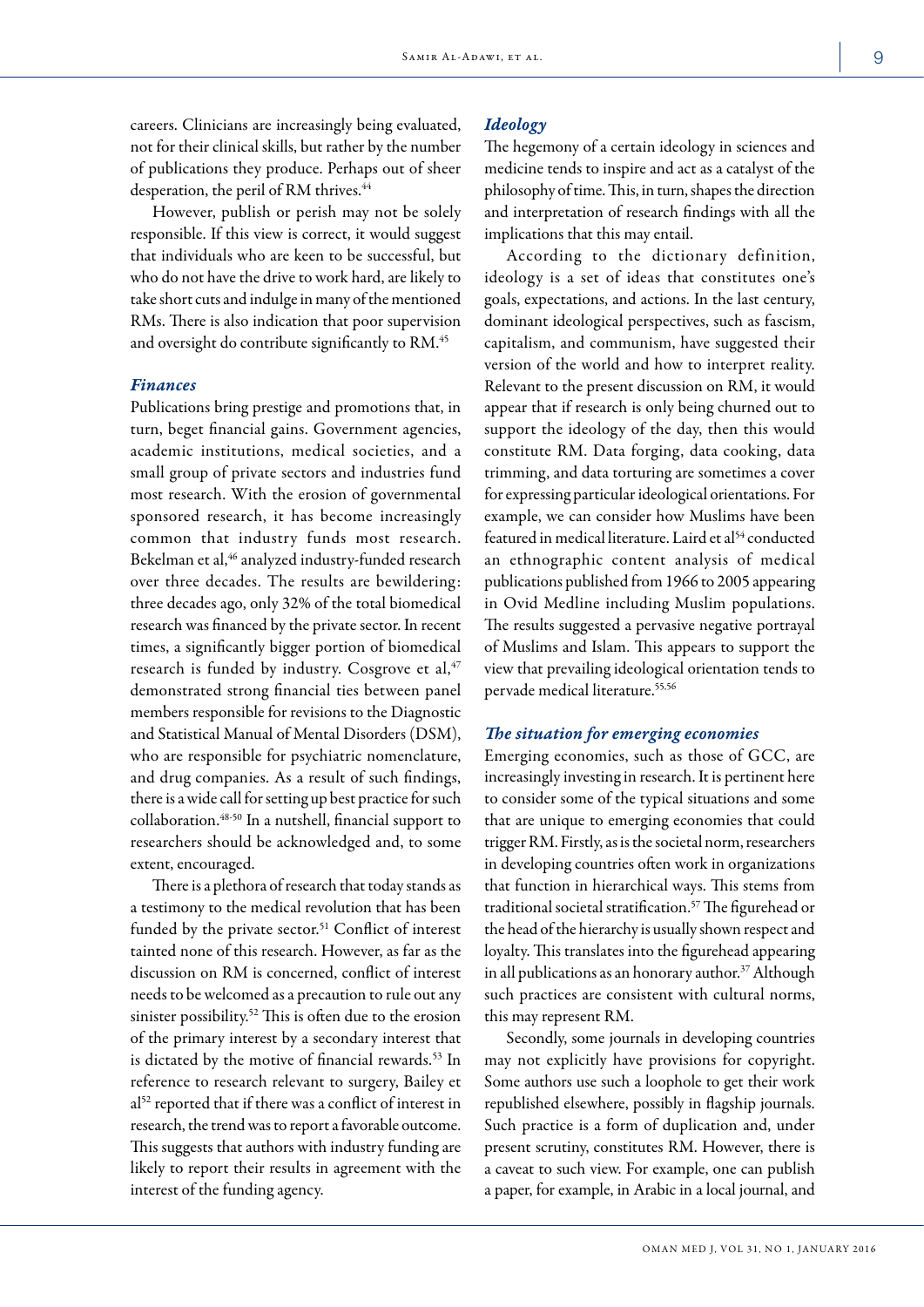then publish an English translation in a well-known international journal. If it is acknowledged in the latter paper as a translation, it is usually not considered RM.

There are anecdotal reports that some authors tend to submit their manuscript to non-flagship journals in developing countries. Once the manuscript is reviewed, the authors conspicuously withdraw their manuscript, use the reviewers' recommendations to improve the quality of their write-up, and resubmit it to a better-known journal. This issue, to our knowledge, has not been previously considered or acknowledged in the literature, but such an occurrence, by implication, may indirectly constitute RM because of the deceit involved and the circuitous means to gather the data. Thirdly, citation plagiarism or failing to acknowledge previous findings is a contestable issue that is rife among authors from developing countries. As publications from developing countries are often ignored by researchers from Europe and North America, partly because publications from developing countries often appear in less visible journals, RM in the form of citation plagiarism occurs. This issue has not been featured in discussions relevant to RM, but it deserves due attention.

Finally, often, international collaboration is a good recipe for research development in many developing countries as such encounters are likely to act as a catalyst for further research growth. However, there are rare situations when RM may invariably emerge. Due to the lack of a local body for research regulation, a laissez-faire attitude may develop, including not adhering to the required ethical conduct.<sup>58</sup> There are also rare but notable instances where a researcher hires a nonmedical counterpart to help with data collection at the expense of existing local health workers. Not involving the local health authority in the research may leave the international team without an informed perspective on the socio-cultural underpinning of that particular society.

## **CONCLUSION**

Looking at both public media and the scientific literature, it is apparent that there is wide recognition of RM. As always, there is no rule of thumb to ensnare fraudulent articles. There is an indication that "contaminated" studies are not discernible compared with "clean" ones. Indeed, there is an indication that some falsified publications often incur multiple citations before their retraction.

In GCC countries, by not having a research culture until recent times, the region could be at the forefront to implement mechanisms to curb RM. We recommended that the GCC implement measurements that deal with RM in its broadest sense, rather than focusing only on FFP. Going beyond the existing conception of what constitute RM might even put the GCC countries ahead of their Western counterparts in the fight against RM.

As an integral part of quality assurance, regulations ought to be in place stipulating what constitutes RM. On this ground, there is no need to reinvent the wheel, but to embrace existing regulations from the international setting that are relevant to the local situation. It is worthwhile to note that although it may appear that research in the region is still in its infancy, the region had one of the earliest discussions on RM. Al-Jāḥiẓ, who lived around 781 AD, was accused of plagiarism in his political treaty, *Kitab al-Hayawan* or *Book of*  Animals, but was eventually exonerated.<sup>59</sup> The idea of attribution, authenticity and integrity have been part and parcel in establishing the validity of *the Hadith*, the teaching of the Prophet Mohammed. The question remains whether an event of the past could become a guide for the future.

#### *Disclosure*

No conflicts of interest, financial or otherwise, were declared by the authors.

#### *Acknowledgements*

We thank Professor G. Blunden for reading the manuscript.

#### references

- 1. El-Awady N. Science journalism: The Arab boom. Nature. 2009, 25;459:1057.
- 2. Dasgupta P. Nature's role in sustaining economic development. Philos Trans R Soc Lond B Biol Sci 2010 Jan;365(1537):5-11.
- 3. Benamer HT, Bakoush O. Arab nations lagging behind other Middle Eastern countries in biomedical research: a comparative study. BMC Med Res Methodol 2009;9:26.
- 4. Al-Maawali A, Al Busadi A, Al-Adawi S. Biomedical publications profile and trends in gulf cooperation council countries. Sultan Qaboos Univ Med J 2012 Feb;12(1):41-47.
- 5. Alghanim SA, Alhamali RM. Research productivity among faculty members at medical and health schools in Saudi Arabia. Prevalence, obstacles, and associated factors. Saudi Med J 2011 Dec;32(12):1297-1303.
- 6. Bhattacharjee Y. Citation impact. Saudi universities offer cash in exchange for academic prestige. Science 2011 Dec;334(6061):1344-1345.
- 7. Errami M, Garner H. A tale of two citations. Nature 2008 Jan;451(7177):397-399.
- 8. Gewin V. Research: Uncovering misconduct. Nature 2012 May;485(7396):137-139.
- 9. Ana J, Koehlmoos T, Smith R, Yan LL. Research misconduct